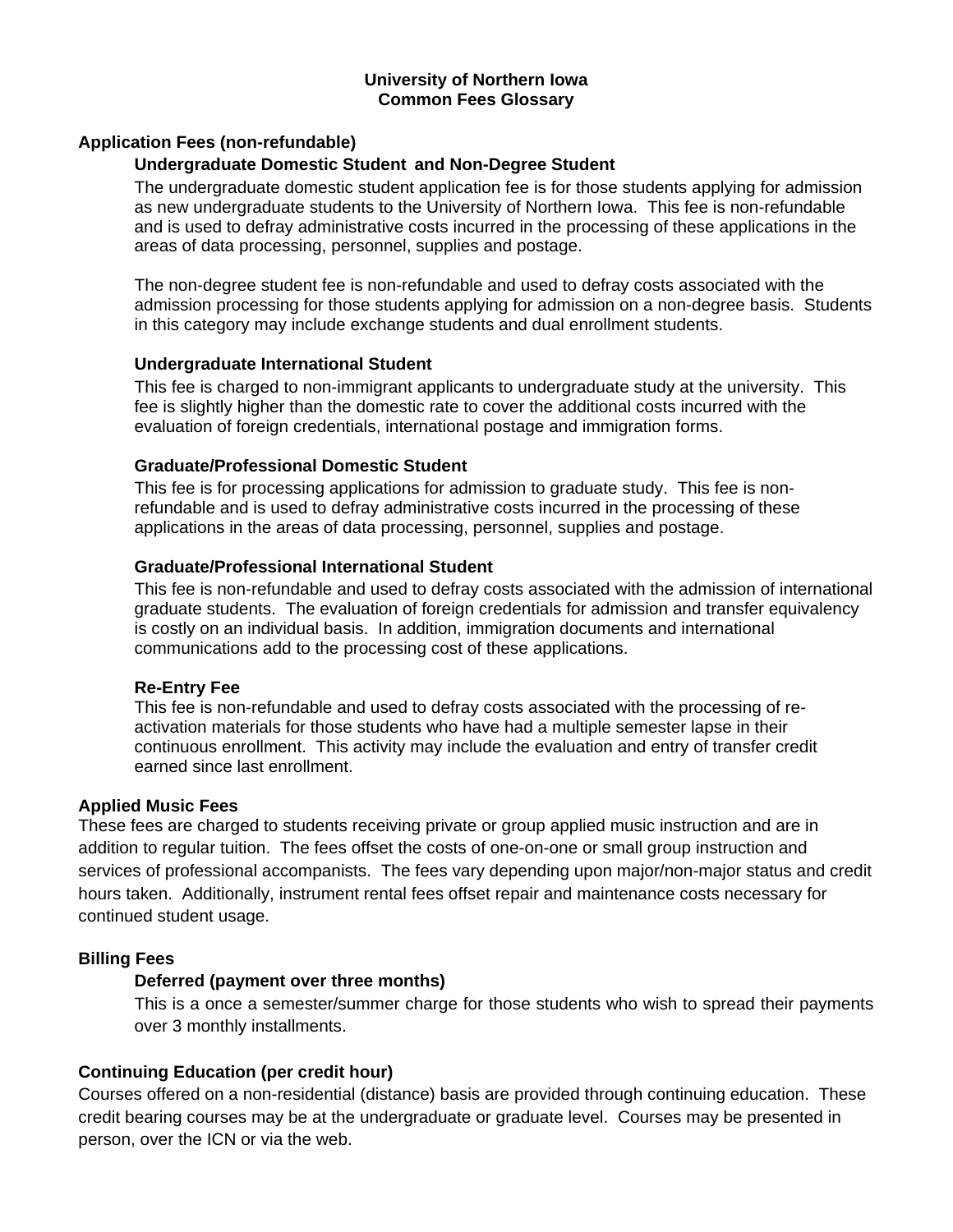# **Departmental Exam for Credit Fee (per exam)**

This fee covers expenses in creating, administering and scoring special examinations for students who wish to 'test out' for credit from a regular course in which they are not enrolled.

### **Developmental Course Fees**

Developmental courses are those whose level of content knowledge is fundamental to beginning level college credit courses. This fee is tied to the two hours undergraduate resident tuition rate. Any credit earned in developmental courses is not applicable to a degree.

## **Diploma Replacement Fee**

This charge is assessed to students who wish a replacement copy prepared of their lost or destroyed diploma.

### **Employer Reimbursement Deferred Billing Fee**

This fee is assessed to those students who have a reimbursement agreement with their employer. This allows the students to defer paying for the course until they receive reimbursement from their employer.

### **Fax Fee (for sending official documents)**

This fee covers the cost to the institution for faxing official documents for students. The fee covers phone charges and personnel costs for preparation and sending.

# **Graduate College Fees**

#### **Copyright Fees**

This is an optional fee for those students who wish to have their master's or doctoral dissertation/thesis copyrighted by the U.S. Copyright Office.

### **Publication Fees-Doctoral Dissertation**

This fee is associated with the electronic duplication of a doctoral dissertation. This fee equals the amount charged to the university by the outside vendor who provides this service.

# **Thesis Fees-Masters/Doctorate**

The fee is charged to doctoral or master's students submitting their thesis for review by an editor in the Graduate College. The fee helps defray costs in materials and personnel to provide this service.

### **Graduation and Degree Application Fee**

This fee is assessed to students graduating from the university and pays for the creation and staging of the commencement ceremonies, preparation of the commencement program booklets and preparation and mailing of diplomas and diploma covers.

### **Late Fee for Applying After Deadline**

This additional fee is assessed to graduate students only who apply for graduation after deadlines published by the Graduate College and covers extra costs associated with processing the late application.

# **ID Card Replacement Fee**

This fee is assessed to those students who request replacement of their lost or destroyed student ID card. This fee covers cost of materials, equipment, processing and personnel associated with this service.

#### **Lakeside Lab (5 weeks)**

Lakeside Lab is a unique instructional center on the shores of West Okoboji Lake.

# **Late Payment of Fees and Charges**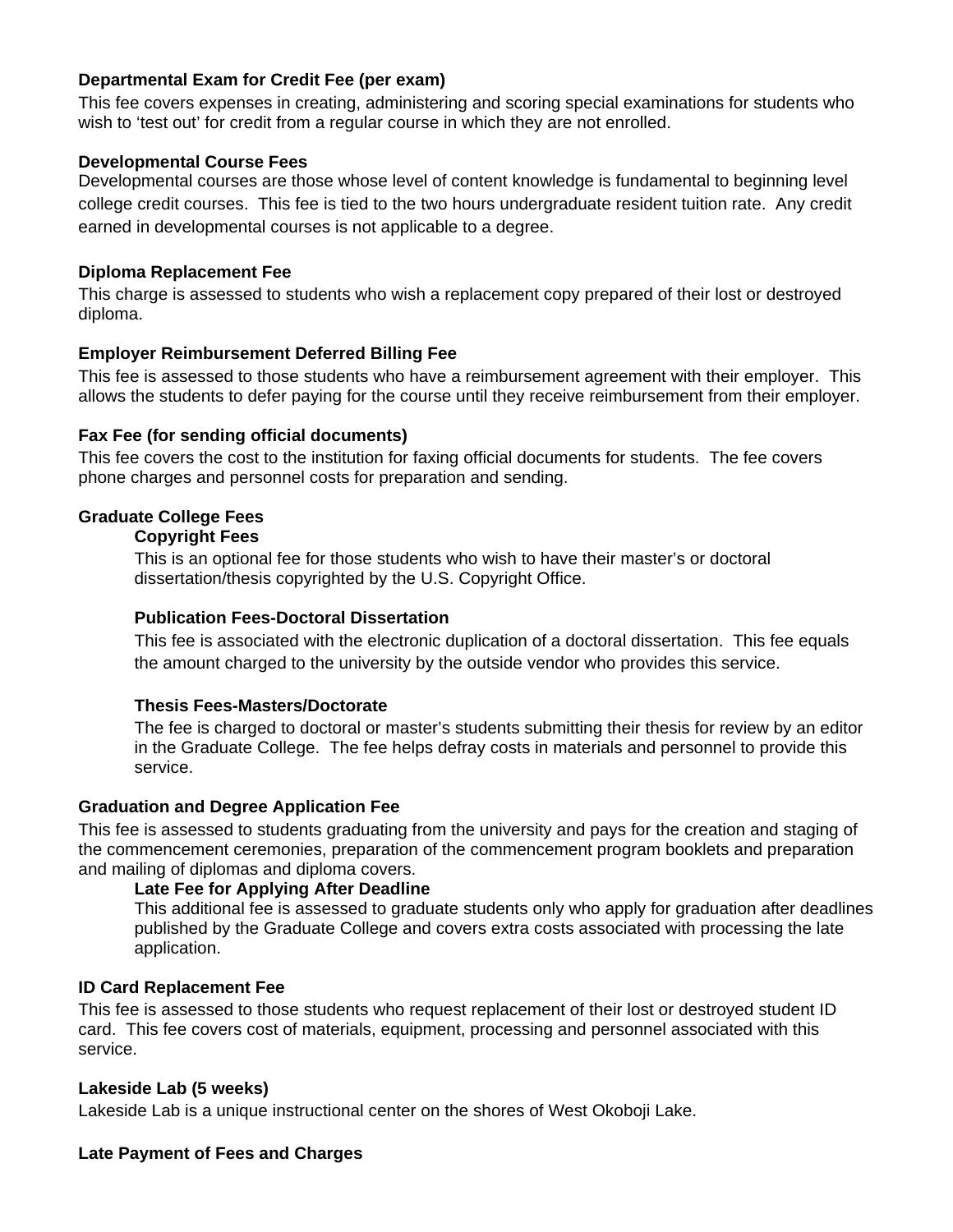This administrative charge is a variable fee assessed at a rate up to 1% of the amount past due when a student fails to pay the minimum amount due on their university statement of account. The fee is assessed monthly on the amount past due until the payments are brought current.

## **New Student Programs/Matriculation Fees**

This fee is assessed to all new degree seeking undergraduate students. The fee funds new student orientation programs, including staffing, facilities, and programming costs. The fee also funds initiatives and programs for new students during their first year on campus.

**Undergraduate International Student Orientation (additional program)** 

This supplemental fee covers the expenses associated with costly activities that are not part of the orientation offered to domestic students.

# **Refund Schedule Fees**

Tuition for the semester is set at the official census date which is at the end of the first two weeks of instruction. Students adding credits after this date will have the appropriate amount of any additional tuition assessed. If a student totally withdraws from the term, their amount of tuition reduction is based on the general refund schedule. Students reducing their credit load but remaining enrolled have their tuition assessment based on the reduced load schedule.

# **Registration Fees**

### **Drop/Add/Change (Day 6 of classes and later)**

For dropping or adding classes after the  $5<sup>th</sup>$  day of instruction.

### **Doctoral Post Comprehensive or Prelim / Masters Final**

To create and maintain an enrollment for doctoral students who have completed all coursework but have not finished all degree requirements.

#### **Graduate Continuing Scholar**

For graduate students who need university services such as computer labs and the library but are not registered in any coursework.

#### **Late**

Assessed to students whose initial registration for a semester is on or after the first day of instruction. The fee varies based on the number of days after classes have begun to the date of initial registration.

#### **Reissue Check Fee / Returned Check/Debit Fee**

The reissue check fee is to cover the cost in creating a replacement check. The returned check/debit fee is assessed when a check from a student is returned to the university because of insufficient funds. It is also assessed when a debit payment from a student is disallowed because of insufficient funds.

#### **Transcript Fees**

### **First and Additional Copies**

This fee for each official transcript covers the cost associated with data processing and personnel to create, maintain and publish one academic transcript.